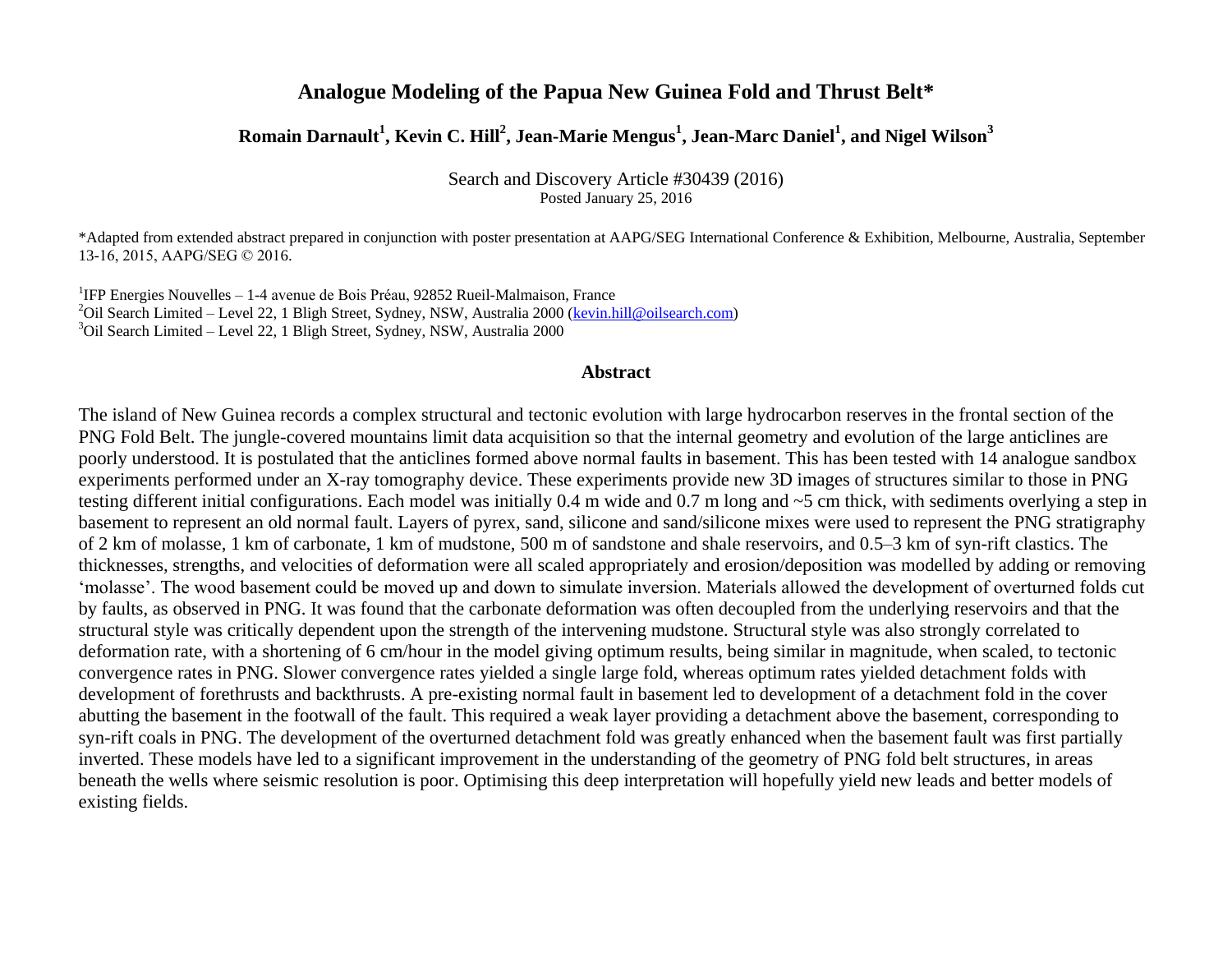## **Introduction**

The Papua New Guinea (PNG) fold and thrust belt records a complex structural and tectonic evolution and contains large hydrocarbon reserves. However, the jungle-covered mountains exhibit precipitous relief in the heavily karstified and strongly deformed Miocene limestone (Darai Formation). This severely limits data acquisition such that seismic data are often of poor quality or unusable. For these reasons, the internal geometry and kinematic evolution of the large anticlines recorded in this zone are poorly understood. It is postulated that the structural history has been marked by: Mesozoic-Paleogene rifting in basement, crustal scale Miocene inversion, detachment folds often above old normal faults in basement, thin-skinned thrusting along decollements in the Jurassic and Cretaceous and decapitation of inversion or detachment folds by out of sequence thrusts, (Hill et al., 2008; Hill et al., 2010). In order to validate some of the interpretations of the internal parts of fold-belt structures fourteen analogue sandbox experiments have been performed as geological forward models under a computerized X-ray tomography device. In this paper, we describe the experimental procedure and the results of these experiments, which have allowed us to test the following configurations:

- (i) Pure compression (different rates of deformation have been tested);
- (ii) Oblique compression (testing several angles of oblique compression);
- (iii)Inversion of normal fault (reactivation of basement fault, variation of the remobilized throw).

# **Experimental Procedure**

Analogue models were built in a 70 x 40 cm wooden deformation box [\(Figure 1A](#page-4-0)) with two free sides and two walls. A step constructed from wood constituted the basement and represented an old normal fault. Each piston (wall of deformation box) was connected to a step motor allowing movement. Sediments (~6 cm thick) overlay the wood basement and consisted of (i) sand and pyrex, which are dry granular materials simulating brittle sedimentary rocks and (ii) silicone (SGM 36) and sand/silicone mixes, which are viscous Newtonian materials simulating ductile rocks. [Figure 1B](#page-4-0) shows the simplified sedimentary stack of the PNG fold belt and the analogue stratigraphy used for this set of experiments. The thicknesses of the different layers, strengths, and velocities of deformation were all scaled appropriately and erosion/deposition was modelled by adding or removing 'molasse'.

(i) All experiments have been analysed in an X-ray tomographer [\(Figure 1C;](#page-4-0) Colletta et al., 1991) that provides new 3D images of structures similar to those in PNG. The acquisition is made at regular time steps allowing us to record the 3D evolution of the model through time.

#### **Results**

#### **(i) Pure Compression**

It was found that deformation of the Darai layer was often decoupled from that of the underlying Toro reservoirs and that the structural style was critically dependent upon the strength of the intervening Ieru mudstone and of the basal décollement. Using the rheology and set-up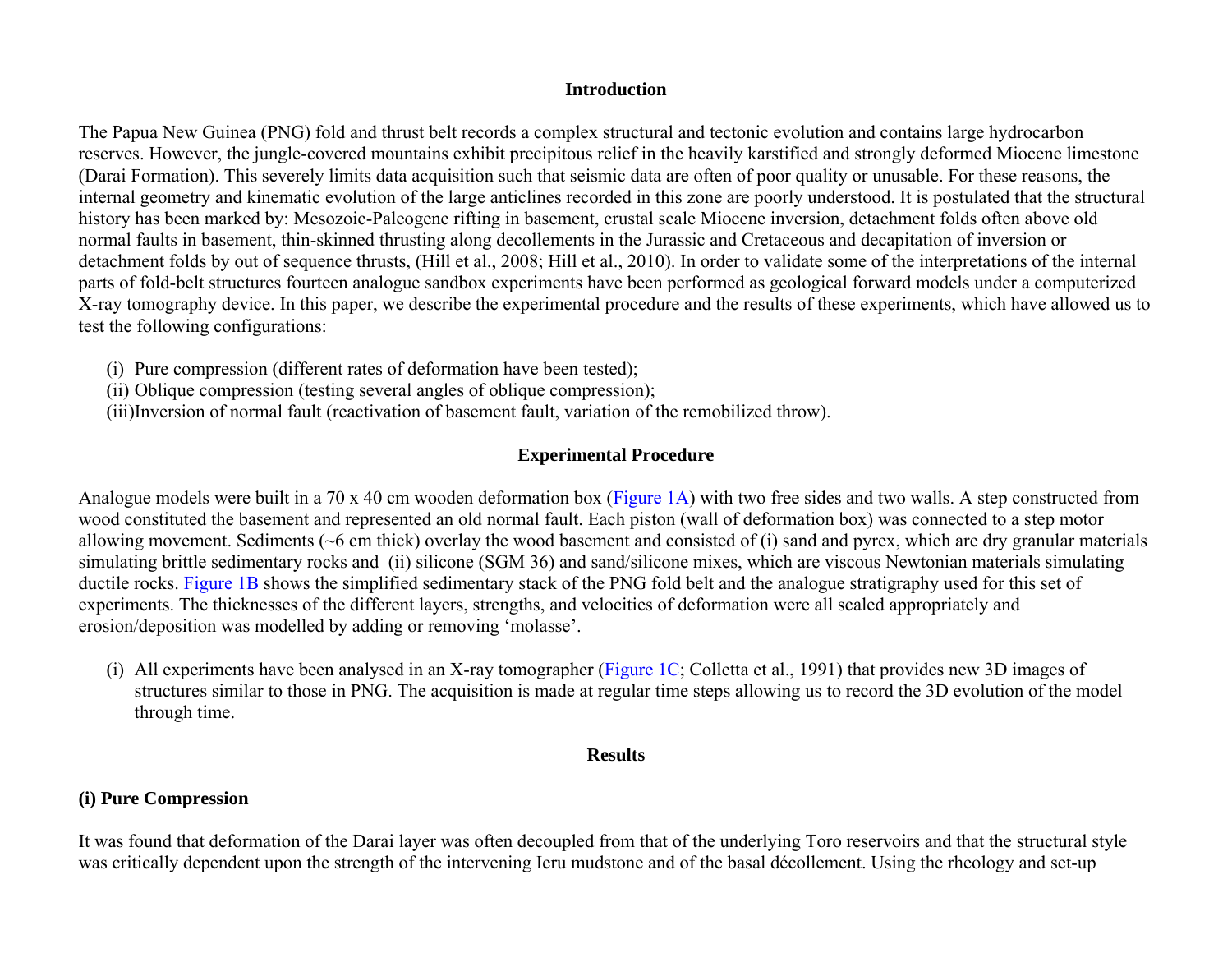described i[n Figure 2A,](#page-5-0) the deformation rate was varied to observe the response of the model in terms of faulting. It was found that increasing the deformation rate induced internal faulting of the brittle units consistent with that recorded in PNG (Experiment III and IV in [Figure 2B\)](#page-5-0).

To obtain a more brittle mechanical behaviour with the rheology, we also performed a fifth experiment with a high deformation rate (9 cm/h) and a different rheology (we decreased Ieru thickness and modified Barikewa beds[; Figure 2C\)](#page-5-0). This resulted in intense internal faulting which is probably beyond that recorded in the PNG fold belt.

Overall, the results obtained in a pure compression configuration suggest that a high deformation rate of more than 1.2 cm/year (equivalent to 6 cm/h in the models) with a mechanical stratigraphy close to that shown in [Figure 2B](#page-5-0) would be a reasonable analogue for the geology of PNG.

# **(ii) Oblique Compression**

An oblique convergence between the Australian (PNG) and Pacific Plates has been recorded during the Miocene and Pliocene (Hall, 2002). We performed two experiments with two different angles of net compression (30° and 45°) in order to determine if the angle of oblique convergence would have a strong impact on the deformation [\(Figure 3\)](#page-6-0).

Results show that the upper part of the model is more faulted than the deeper levels due to a decollement in the Ieru layer which decouples deep Jurassic beds from shallow Miocene beds. The Neogene beds are naturally more brittle than the deeper ones and thus more faulted. However, in comparison with the previous experiments [\(Figure 2\)](#page-5-0), the oblique compression led to more intense faulting near the main folded structure. Moreover, the structures obtained with a 45° net compression angle are more asymmetric (especially in the foreland part) than those obtained for a 30° net compression. This point is particularly contentious and another set of experiments should be performed to obtain more details on the cause and the reproducibility of this phenomenon.

# **(iii) Inversion of Normal Fault**

It has been observed that anticlines are formed above old normal faults in basement, so we decided to test the impact of basement fault reactivation. We inverted 50% and 30% of the throw across the normal fault in two experiments [\(Figure 4A\)](#page-7-0) and followed that with a component of pure compression as in [Figure 2](#page-5-0), thus combining inversion and compression. The results show that the reactivation of a basement fault is favourable for the development of a large folded structure. However, 50% for the inversion throw is excessive as the main fold generated is too large compared to the whole model. In terms of scale, an inversion throw of 30% is preferable although there is not enough internal faulting to be consistent with the natural data acquired.

Subsequently we increased the deformation rate in a third experiment [\(Figure 4B\)](#page-7-0) with the aim of increasing internal faulting. The results show that the increase of the deformation rate has involved tectonic thickening of the folded structure, but has not sufficiently increased the general brittle behavior of the model.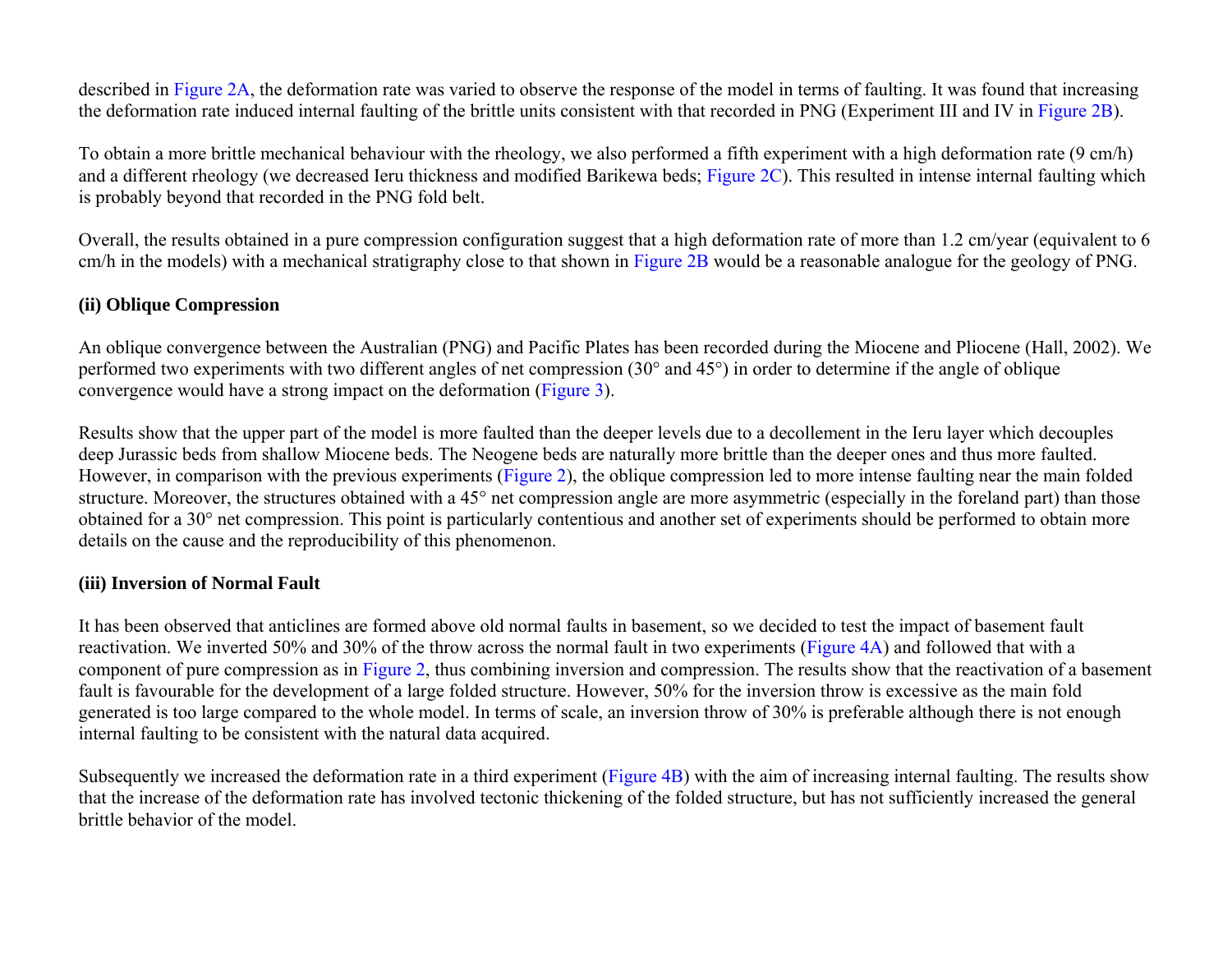The results obtained for normal fault inversion are consistent with the observation that anticlines are formed above normal faults in basement. A pre-existing large normal fault in basement led to development of a large detachment fold in the cover abutting the basement in the footwall of the fault [\(Figure 4\)](#page-7-0). This required a weak layer providing a detachment above the basement, perhaps corresponding to syn-rift Magobu coals in PNG. The development of the overturned detachment fold was greatly enhanced when the basement fault was first partially inverted.

### **Conclusion**

These models have led to a significant improvement in the understanding of the internal geometry of PNG fold belt structures, particularly in areas beneath the wells where seismic resolution is poor. Optimising this deep interpretation will hopefully yield new leads and better models of existing fields.

#### **Acknowledgements**

Thanks to Elisabeth Rosenberg and Marie-Claude Lynch for their help in scanner analysis.

## **References Cited**

Colletta, B., J. Letouzey, R. Pinedo, J.F. Ballard, and P. Balé, 1991, Computerized X-Ray Tomography Analysis of Sandbox Models: Examples of Thin-Skinned Thrust Systems: Geology, v. 19, p. 1063-1067.

Hall, R., 2002, Cenozoic Geological and Plate Tectonic Evolution of SE Asia and the SW Pacific: Computer-Based Reconstructions, Model and Animations: Journal of Asian Earth Sciences, v. 20, p. 353–434.

Hill, K.C., K. Bradey, J. Iwanec, N. Wilson, and K. Lucas, 2008, Structural Exploration in the Papuan New Guinea Fold Belt: PESA Eastern Australasian Basins Symposium III, p. 1-14.

Hill, K.C., K. Lucas, and K. Bradey, 2010, Structural Styles in the Papuan Fold Belt, Papua New Guinea: Constraints from Analogue Modeling: Geological Society, London, Special Publications, v. 348, p. 33-56.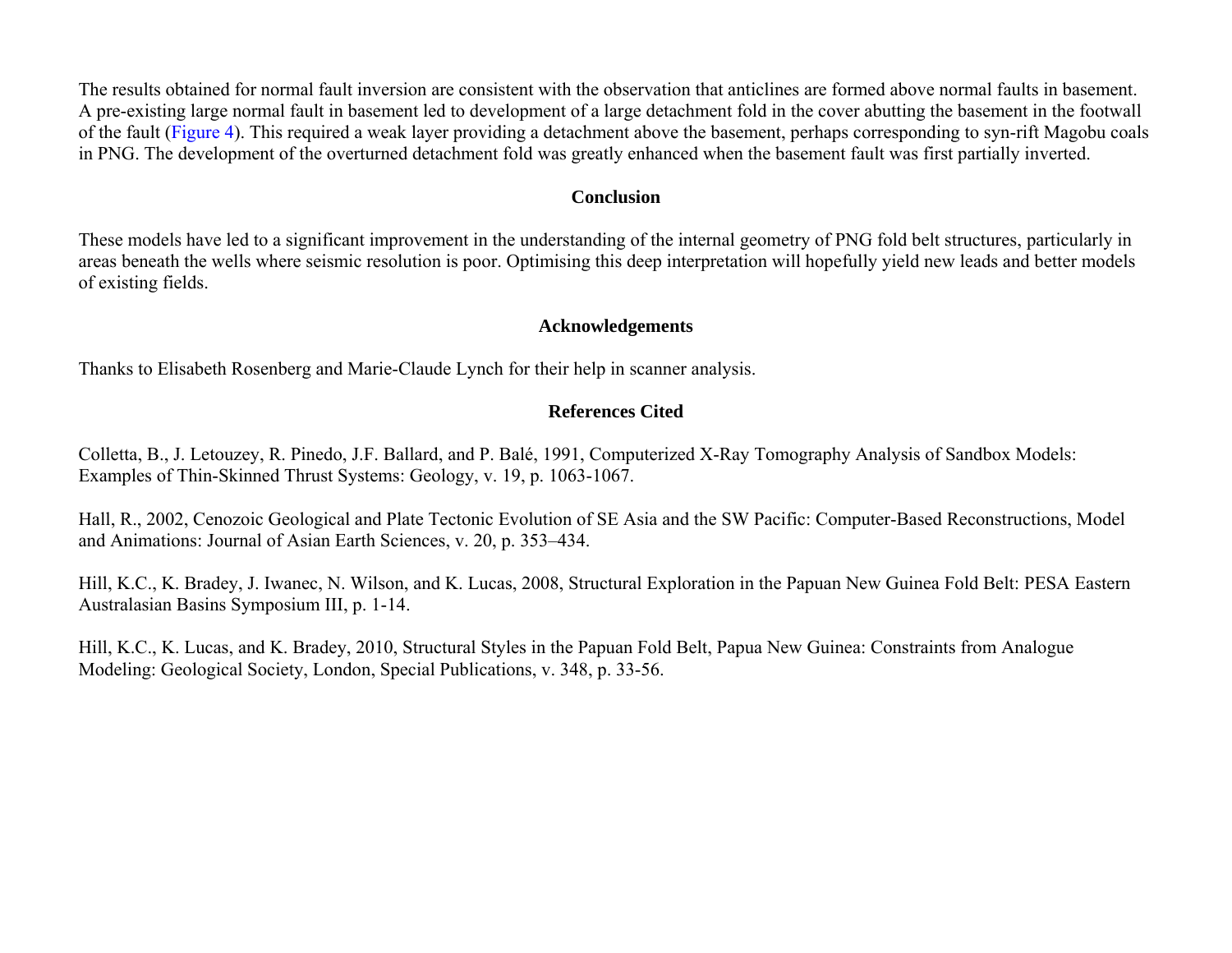<span id="page-4-0"></span>

Figure 1. A. Sketch of the deformation box used. Piston and tray are mobile. The multilayer model is made by sand and pyrex for brittle layers and by silicone/sand mixes for ductile layers. B. (i) Simplified Stratigraphy for the Papuan Fold Belt. The source rock is Jurassic, the Toro is the reservoir and the Ieru is the regional seal.  $D = Decollement$ . (ii) Analogue stratigraphy used in models. Numbers on the left of the column are the thickness of each layer (in millimeters). Basement is made of wood. C. (i) Photograph of the X-ray tomography device used (medical scanner). (ii) Schematic diagram of the main components of the computerized scanner. Acquisition of a cross section is obtained by the complete rotation of X-ray source and coupled detectors. To reconstruct a 3D block, we acquire cross sections that are 1mm thick and spaced at 1 mm through the whole model.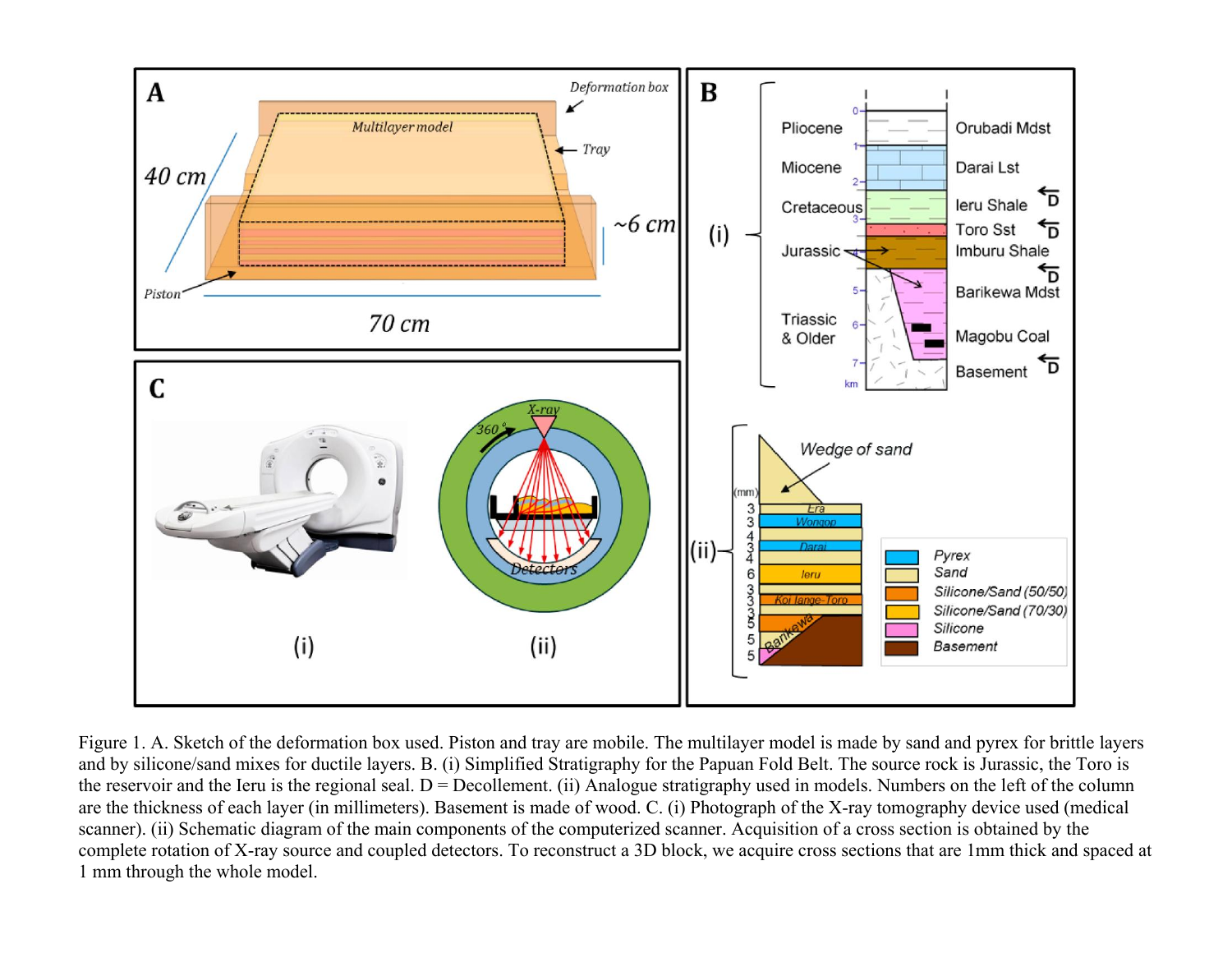<span id="page-5-0"></span>

Figure 2. A. Sketch of the configuration used for the pure compression experiments. The rheology was defined from seismic and associated well data and by four preliminary analogue experiments similar to these ones, performed to validate the scaling. Only one piston was activated, allowing pure compression of the model made by sand and Pyrex for brittle material and silicone and sand/silicone mixes for ductile material. B. Results of four pure compression experiments carried out with the same rheology. The shortening rate increases from Ist to IVth experiments. The increased compression rate induced an increase in internal faulting for the whole model. C. Change in rheology for the Vth experiment: No changes for the upper part; reorganization of the lower part to obtain a better brittle behavior between Barikewa and Koi Iange Toro analogue formations (in comparison to rheology A, there is a decrease in the thickness of the ductile layer and an addition of a thin layer of sand).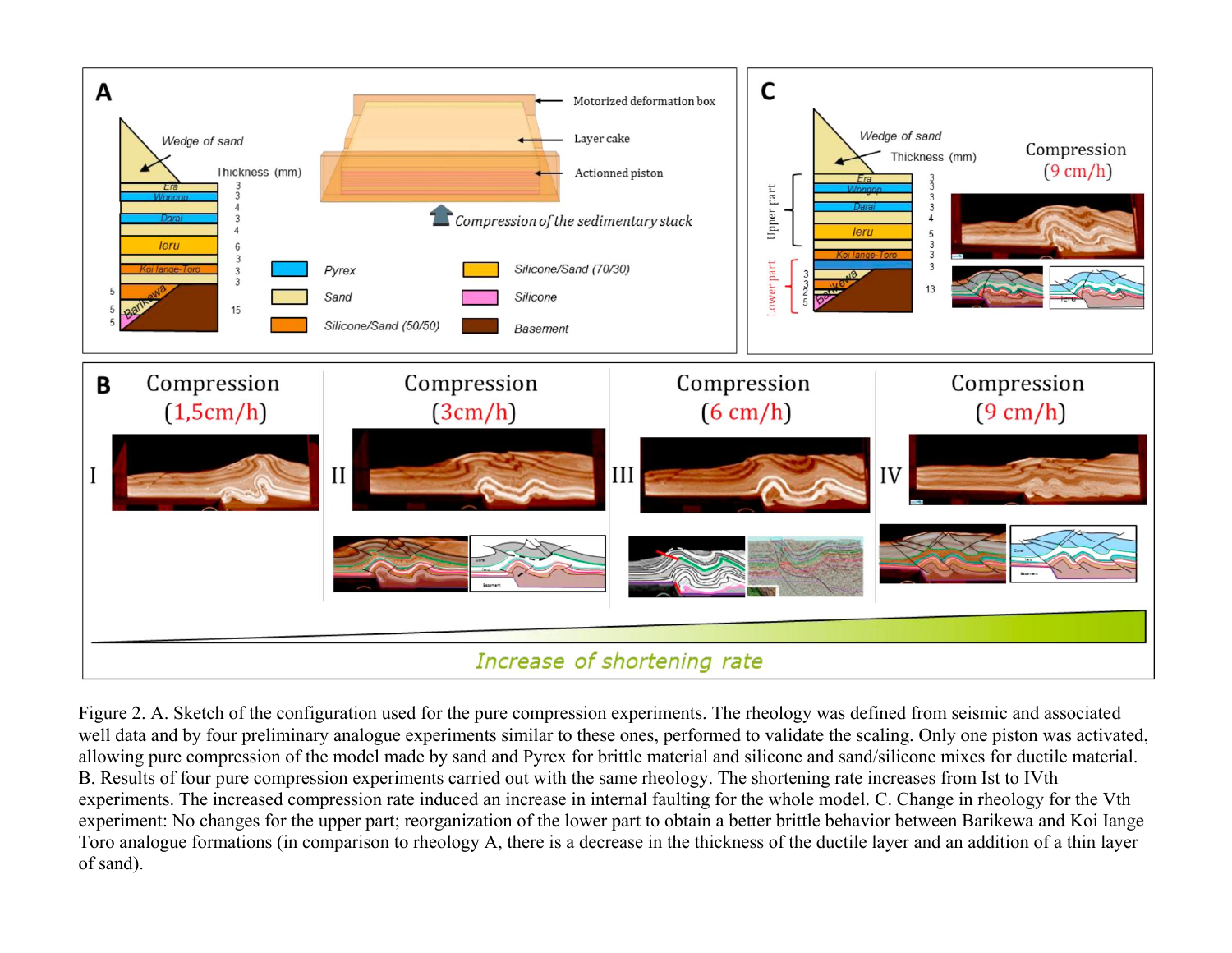<span id="page-6-0"></span>

Figure 3. Oblique compression has been simulated by the combination of pure compression and strike slip movements. A. Setup and results of the 30° net compression experiment. B. Setup and results of the 45° net compression.